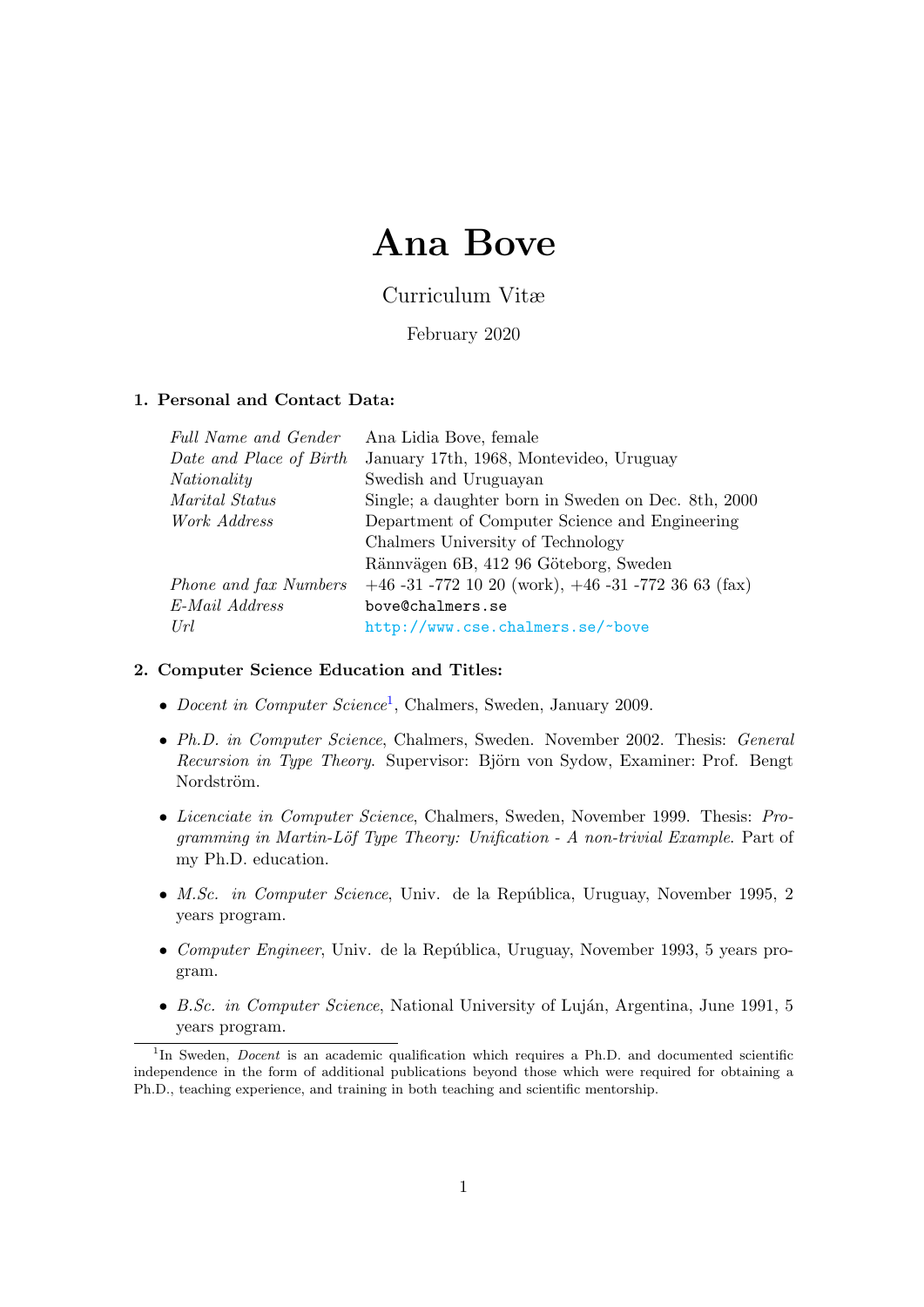#### 3. Pedagogical and Leadership Education:

- Leadership Training for Study Directors, University of Gothenburg, September 2017– January 2018.
- The Necessary Conversation, Chalmers, five half days during November and December 2013.
- Health and Safety Training, Chalmers, three days during April and May 2013.
- Forum for Supervisors, Chalmers, September–November 2011 and January–June 2012.
- Leadership Program for Young Researchers, Chalmers, February–November 2009.
- Supervision of Research, Chalmers, March–April 2008.
- Conflict Resolution, University of Gothenburg, September–December 2007.
- Project Leadership for Academics, Chalmers, September–October, 2005.

#### 4. Employment:

• Department of Computing Science and Engineering, Chalmers and Univ. of Gothenburg, Sweden:

| Feb'10 -: Associate Professor (Docent), incl. 55-85% teaching and management.               |
|---------------------------------------------------------------------------------------------|
| Nov'05 - Jan'10: Assistant Professor, included $35-50\%$ teaching.                          |
| $\text{Nov'}02 - \text{Oct'}05$ : <i>Post-Doctoral Researcher</i> , included 25\% teaching. |
| Sep'96 – Oct'02: Ph.D. Student, included $20\%$ teaching.                                   |

• Computer Science Department, Univ. de la República, Uruguay:

| May'95 – Aug'96: Lecturer, full time.                             |
|-------------------------------------------------------------------|
| Aug'92 – Apr'95: Graduated Teaching Assistant, 75\% of full time. |
| Jun'91 – Jul'92: Teaching Assistant, 50 to 75 $\%$ of full time.  |

#### • Computer Science School, Uruguay

Apr – May'91 & Jun – Jul'90: Lecturer in Automata theory, 25 % of full time.

• Inter-American Children's Inst., Org. of American States, Uruguay: Feb'91 – Apr'95: Analysis, programming and system instruction, 35 to 75 % of full time.

#### 5. Leadership and Management Experience:

- Since January 2020, *Division head* of the Logic and types division at the Department of Computer Science and Engineering.
- Since January 2020, *Equality coordinator* at the Department of Computer Science and Engineering.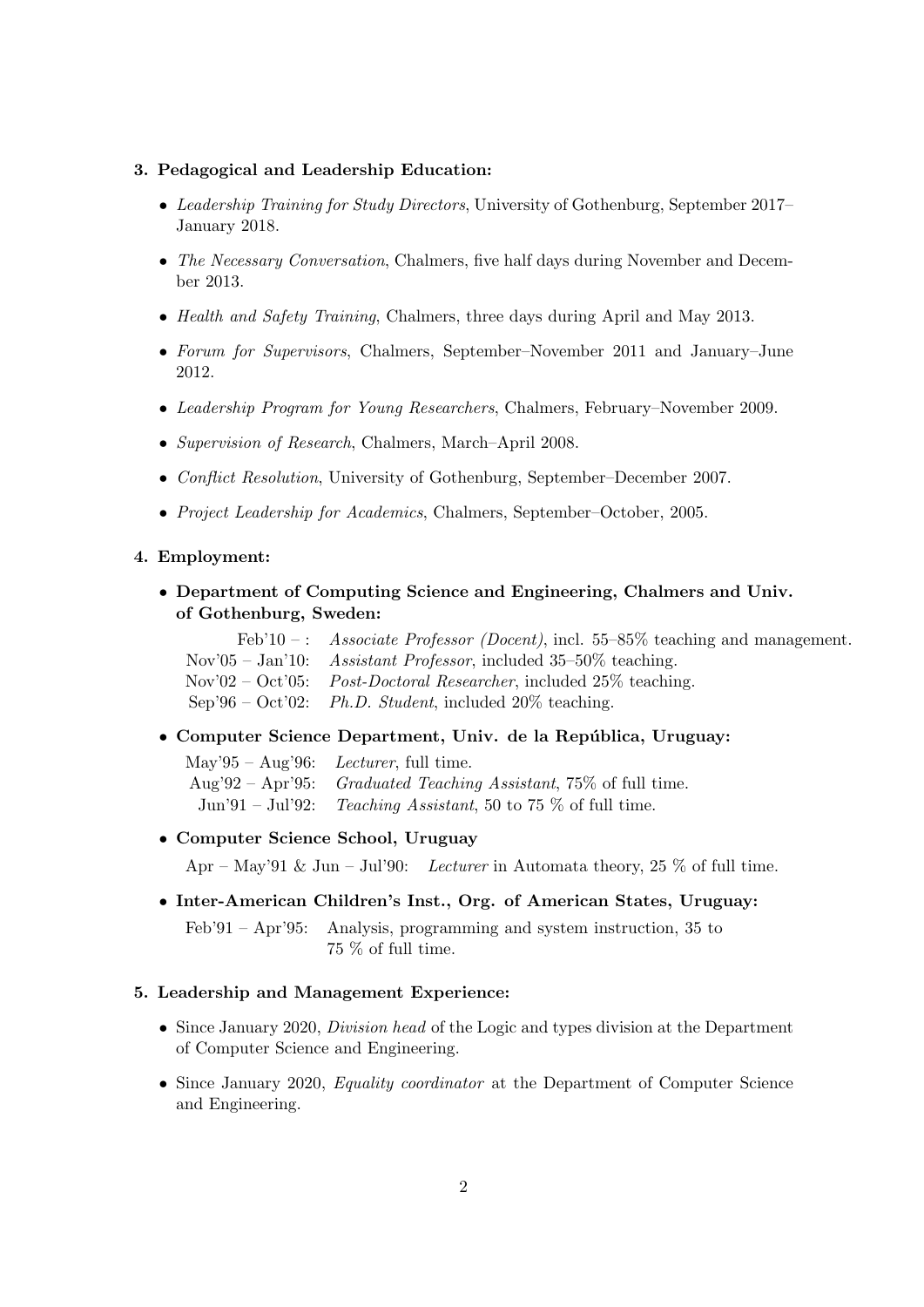- Since May 2016, member of the Faculty senate (Fakultetsrådet), an advisory group to the President of Chalmers consisting of elected members from Chalmers teaching staff representing all departments.
- Substitute member of the IT Faculty Board at University of Gothenburg, Autumn 2018 and 2019. The faculty board is the highest decision-making body within the faculty, and it is responsible for strategic planning, overall management and quality assurance of education, research and collaboration.
- Acting division head of the Logic and types division at the Department of Computer Science and Engineering, Spring 2019.
- Programme Manager of the Computer Science bachelor programme at the University of Gothenburg, 2013–2019.
- Director of Undergraduate Studies, Department of Computer Science and Engineering, since September 2005–December 2019.
- Academic Project Manager of the EU FET-STREP project on Formalising Mathematics, scientific coordinator Prof. Thierry Coquand. From March 2010.
- Member of the *Steering Committee* (as representative of the teachers) at the Dep. of Computer Science, Univ. de la Rep´ublica, Uruguay, July 1994 – Apr. 1995 and Jan. – July 1996.

## 6. Teaching:

- Undergraduate and master courses in Logic, Algebraic Specification and Design of Algorithms, Denotational Semantics, Automata Theory and Formal Languages, Functional Programming and Model of Computations. Supervision of master and bachelor theses, and student projects.
- *Postgraduate course* on dependently typed programming, February 2005.
- Pedagogical Prize in 2016, from the students of the Software Engineering programme at Chalmers.
- Pedagogical Nominations in 2019, 2017, and 2014, by the students of the Software Engineering programme at Chalmers.

# 7. Ph.D. Students:

- At the distance, co-supervised Andrés Sicard-Ramírez, together with Prof. Peter Dybjer. Andrés was a Ph.D. student of the PEDECIBA Informática, Univ. de la República. He defended his thesis, with title Reasoning about functional programs by combining interactive and automatic proofs, on July 2014.
- Member of the follow-up committee of the Ph.D. students Cláudio Amaral and Jonas Duregård, Chalmers.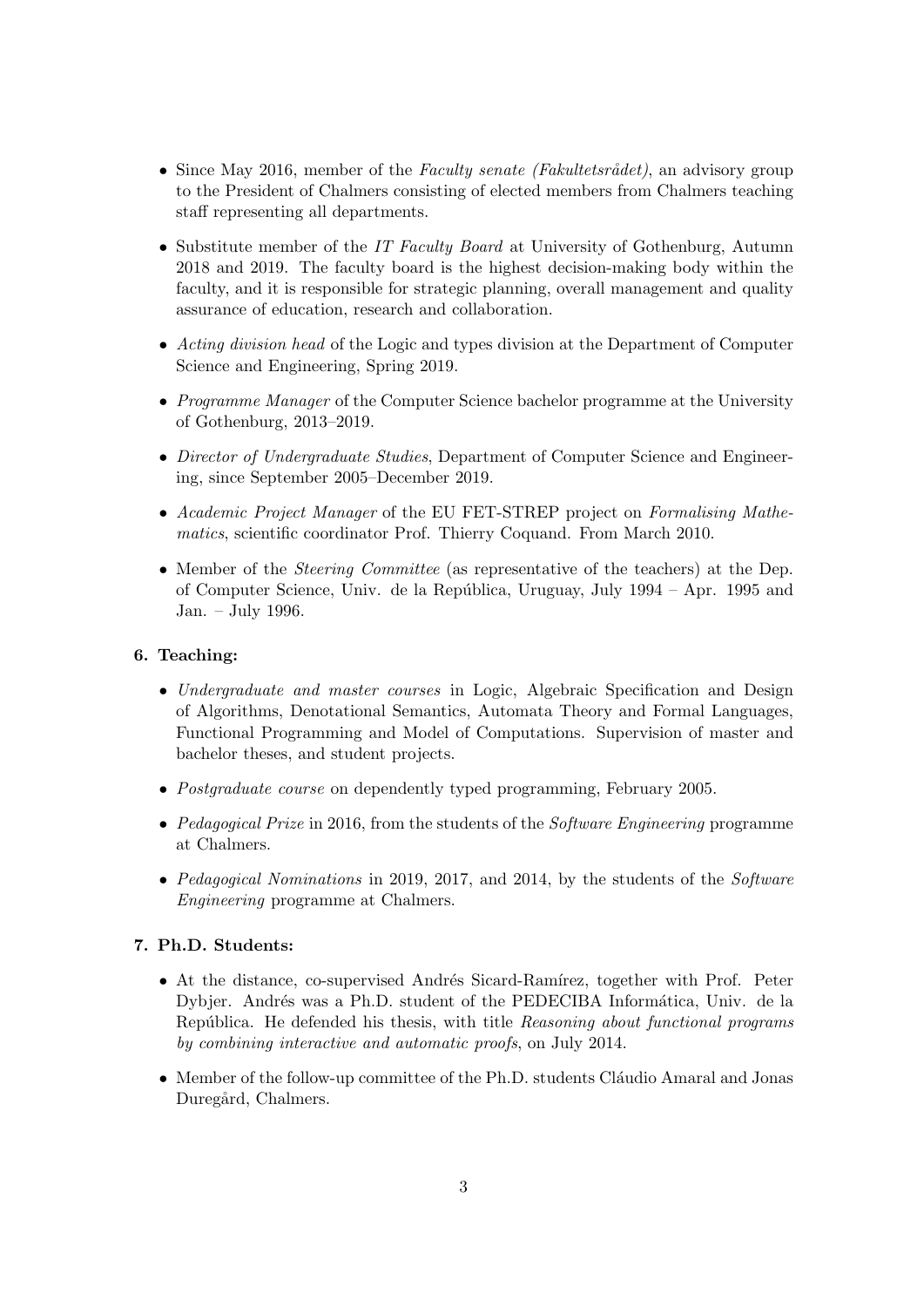## 8. Invited Talks:

- 10 Years of Partiality and General Recursion in Type Theory, at the FLoC'10 (Federated Logic Conference) workshop on Dependently Typed Programming, held on 9–10 July 2010, Edinburgh, United Kingdom.
- Another Look at Function Domains, at the session on Mathematically Structured Functional Programming of the 25th Conference on Mathematical Foundations of Programming Semantics, held on 3-7 April 2009, Oxford, United Kingdom.

## 9. Evaluation and Examination Work

- Scientific evaluation of a project proposal in the Innovational Research Incentives Scheme of the Netherlands Organisation for Scientific Research (NWO), October 2015.
- Scientific evaluation of an application for "full dedication researcher" (régimen de dedicación total) at the Universidad de la República, Uruguay, February 2015.
- Scientific expert in a senior lecture position in theoretical computer science with special emphasis on formal languages, at the Department of Computing Science at Umeå University, Sweden, March 2013.
- Scientific evaluation of a project proposal on applied research for the Fondo María Viñas of the ANII, Uruguay, June 2012.
- Member of the examining committees of the Ph.D. thesis of
	- $-$  Jonas Duregård, with title Automating Black-Box Property Based Testing. Supervisor: Prof. Patrik Jansson, Chalmers University of Technology, Sweden, September 2016.
	- Carlos Luna, with title Formal analysis of security models for mobile devices, virtualization platforms, and domain name systems. Supervisor: Prof. Gustavo Betarte, Univ. de la República, Uruguay, July 2014.
	- $-$  Olov Wilander, with title On Constructive Sets and Partial Structures. Supervisor: Prof. Erik Palmgren, Uppsala University, Sweden, December 2011.
	- François Garillot, with title *Generic Proof Tools and Finite Group Theory*. Supervisor: Dr. Georges Gonthier, Ecole Polytechnique, Paris, France, December ´ 2011.
- Member of the evaluation tribunal of the Master Thesis Compilación y Certificación de Código mediante Análisis Estático de Flujo de Control y de Datos, Francisco Bavera, December 2005. PEDECIBA Inform´atica, InCo (two years program), Uruguay.

## 10. Other Recent Activities:

• PC member of CPP 2019 and 2017, LSFA 2020, 2019 and 2013, TFP 2011 and MSFP 2010, PC chair of PAR 2010.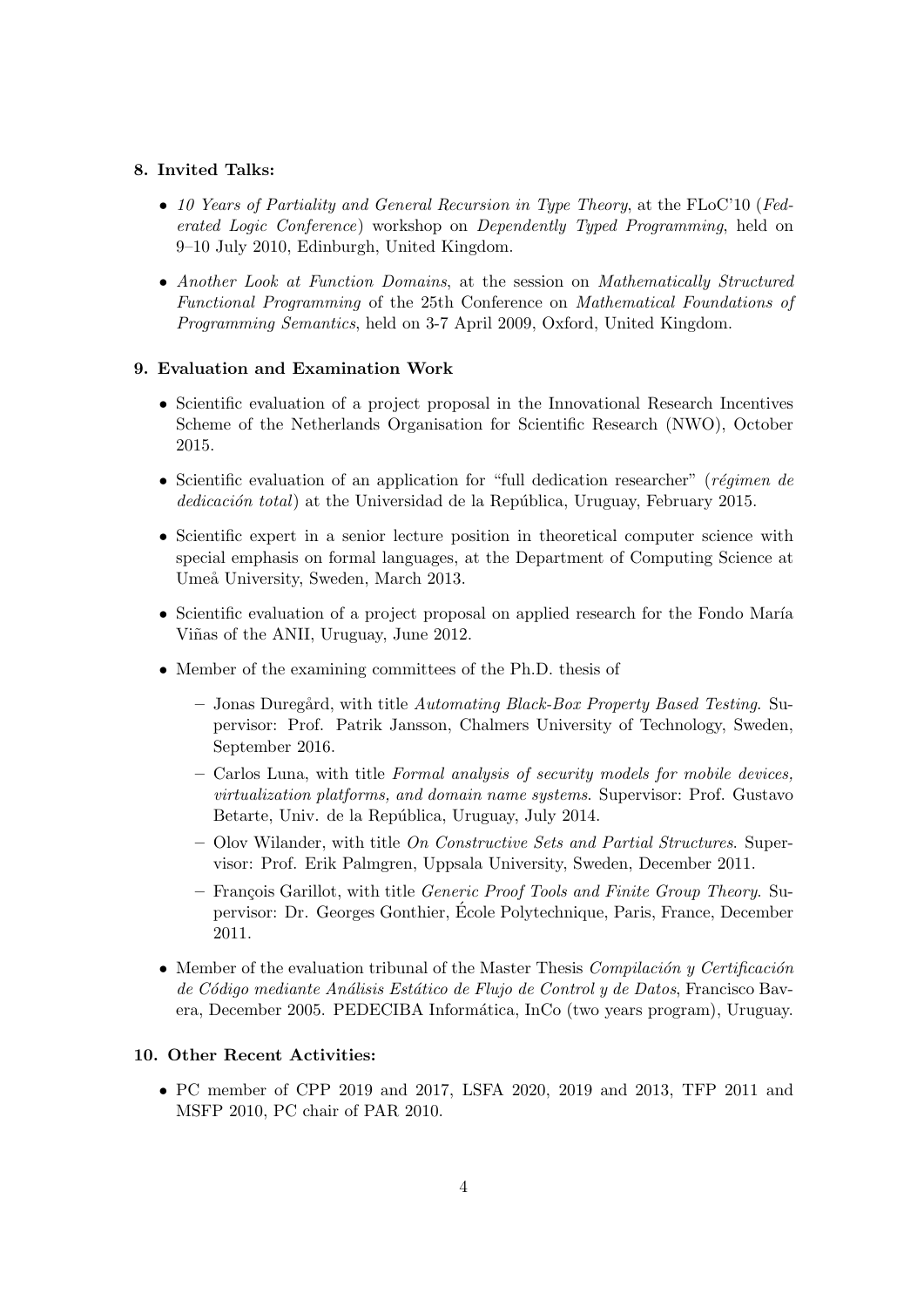- Invited speaker at DTP 2010 and at the session dedicated to MSFP at MFPS 2009.
- Previously involved in two ALFA network between universities of the European Union and Latin America.
- Refereed papers for several international conferences and journals since 1994.
- Organised several workshops, symposiums, and two international summer schools.
- 11. Languages: Spanish: mother tongue; English: very fluent; Swedish: fluent.

12. Publications: Some of the papers below (those with no copyright) are available via the web page <http://www.cse.chalmers.se/~bove/publications.html>.

## Books and Proceedings

- Proceedings of the PAR-2010 workshop on *Partiality and Recursion in Interactive* Theorem Provers, Edinburgh, Scotland, 15th of July 2010. A. Bove, E. Komendantskaya and M. Niqui, editors. EPTCS volume 43.
- Language Engineering and Rigorous Software Development. International LerNet ALFA Summer School 2008, Piriápolis, Uruguay, February 24 - March 1, 2008, Revised, Selected Papers. A. Bove, L. Barbosa, A. Pardo, and J. Sousa Pinto, editors. LNCS 5520, 2009.

## Refereed Papers in Journals

- A. Bove, A. Krauss, and M. Sozeau. Partiality and Recursion in Interactive Theorem  $Provers - An Overview.$  In Mathematical Structures in Computer Science, Special Issue 1 (DTP 2010), January 2016, volume 26, pages 38–88. Published online: November 2014
- A. Bove and V. Capretta. Modelling General Recursion in Type Theory. Mathematical Structures in Computer Science, 15:671–708, February 2005. Cambridge University Press.

An earlier version of this paper is included in my Ph.D. thesis.

• Simple General Recursion in Type Theory. Nordic Journal of Computing,  $8(1):22-$ 42, Spring 2001.

## Other Refereed Papers

• E. Copello, A. Tasistro, N Szasz, A. Bove and M. Fernández. *Principles of Alpha*-Induction and Recursion for the Lambda Calculus in Constructive Type Theory. In pre-proceedings of the Workshop on Logical and Semantic Frameworks, with Applications (LSFA), September 2015.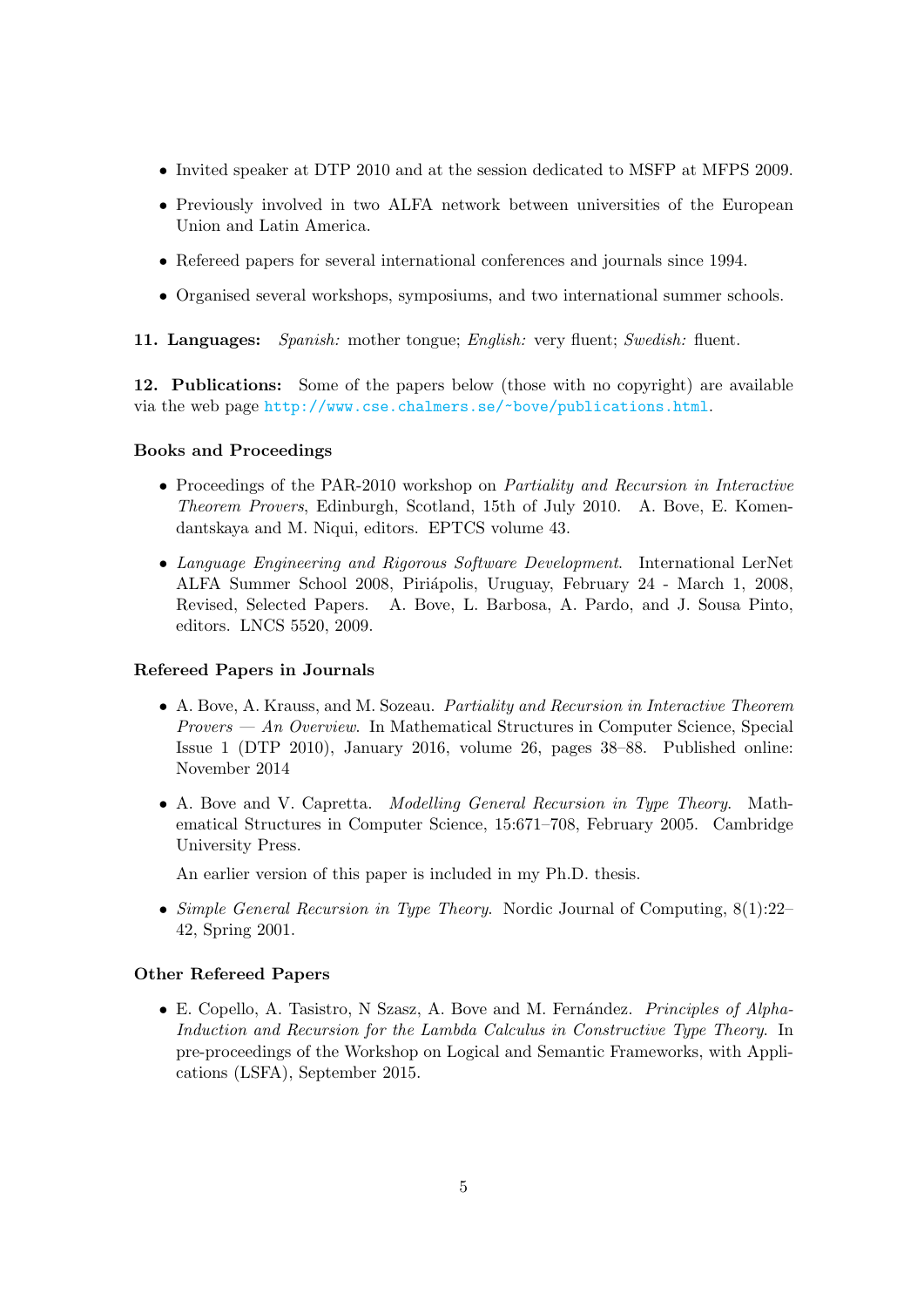- A. Bove, P. Dybjer and A. Sicard-Ramírez. Combining Interactive and Automatic Reasoning in First Order Theories of Functional Programs. In 15th International Conference on Foundations of Software Science and Computation Structures (FoS-SaCS), March 2012.
- A. Bove, P. Dybjer and A. Sicard-Ramírez. Embedding a Logical Theory of Constructions in Agda. In Programming Languages meets Program Verification (PLPV) 2009, ACM digital library, January 2009.
- A. Bove and V. Capretta. A Type of Partial Recursive Functions. In Theorem Proving in Higher Order Logics TPHOLs 2008, LNCS 5170, pages 102–117, August 2008.
- A. Bove and V. Capretta. *Computation by Prophecy*. In Typed Lambda Calculi and Applications TLCA'07, LNCS 4583, pages 70–83. June 2007.
- A. Abel, M. Benke, A. Bove, J. Hughes, and U. Norell. *Verifying Haskell Programs* using Constructive Type Theory. In Haskell Workshop, ACM, September 2005.
- A. Bove and T. Coquand. Formalising Bitonic Sort in Type Theory. In Types for Proofs and Programs International Workshop, TYPES 2004, France, LNCS 3839, pages 82–97, December 2004.
- A. Bove and V. Capretta. Recursive Functions with Higher Order Domains. In Typed Lambda Calculi and Applications TLCA'05, LNCS 3461, pages 115–130. April 2005.
- General Recursion in Type Theory. In Types for Proofs and Programs, International Workshop TYPES 2002, LNCS 2646, pages 39–58, April 2002.

Tutorial paper on the method for defining general recursive algorithms in type theory described in my Ph.D. thesis.

- A. Bove and V. Capretta. Nested General Recursion and Partiality in Type Theory. In Theorem Proving in Higher Order Logics: 14th International Conference, TPHOLs 2001, LNCS 2152, pages 121–135, September 2001.
- A. Bove and P. Severi. Alpha Conversion in Simply Typed Lambda Calculus. In Workshop on Logic, Language, Information and Computation, WoLLIC'99, May 1999.
- A. Bove and A.D. Tasistro. A machine-assisted Proof of the Subject Reduction Property for a Small Typed Functional Language. In Workshop on Logic, Language, Information and Computation, WoLLIC'96, May 1996. Extended abstract.

This extended abstract is based on my Master's thesis. A.D. Tasistro was my Master's thesis supervisor.

• A. Bove and L. Arbilla. A Confluent Calculus of Macro Expansion and Evaluation. In Conference on LISP and Functional Programming, pages 278–287, ACM Press, June 1992.